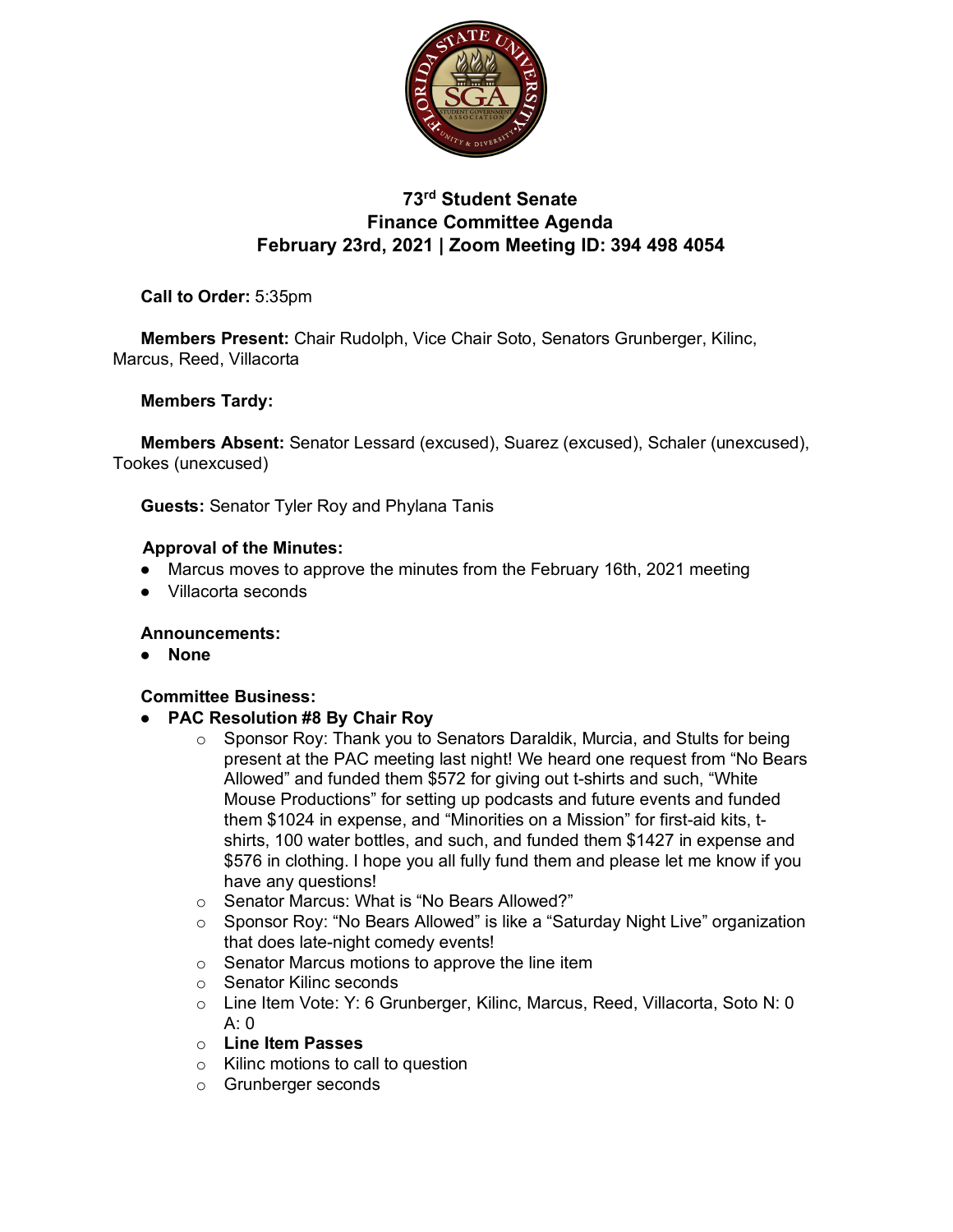

- $\circ$  Closing- Sponsor Roy: Thank you for your time to hearing this request! I hope the line item does not take too long on the Senate floor.
- o Resolution Vote: Y: 6 Grunberger, Kilinc, Marcus, Reed, Villacorta, Soto N: 0 A: 0
- o **Resolution Passes**
- **Resolution #22 By Senator Marcus** 
	- o Sponsor Marcus**:** The AASU Director came up and talked to me and wanted to bring a guest speaker, so they wanted to have someone write a resolution in order to make this happen. I am here if you have any questions.
	- o Senator Villacorta: This is money that they have already allocated, so it is just moving it around, correct?
	- o Sponsor Marcus: Yes, it is also for senate approval.
	- o Senator Kilinc motions to enter roundtable
	- o Senator Grunberger seconds
	- o Senator Grunberger motions to amend "AASU is spending up to \$4900"
	- o Vice Chair Soto seconds
	- o Sponsor Marcus finds the amendment friendly
	- o **Amendment passes**
	- $\circ$  Senator Grunberger motions to amend "strike online, replace with in a hybrid manner"
	- o Vice Chair Soto seconds
	- o Sponsor Marcus finds the amendment friendly
	- o **Amendment passes**
	- o Senator Grunberger moves to call to question
	- o Senator Villacorta seconds
	- o Vote: Y: 5 Grunberger, Kilinc, Reed, Villacorta, Soto N: 0 A: 1 Marcus
	- o **Resolution passes**

#### ● **Committee Roundtable discussion on potential spending on RTAC funds**

- o Senator Kilinc motions to enter roundtable
- o Senator Marcus seconds
- o Chair Rudolph: Ideas from meeting w/ President Harmon; potential SLAA town Hall collaboration
- o Senator Villacorta: Ideas from sweepings Libraries, Career Center, on campus activities, has more meetings set up.
- o Senator Marcus: asks about how transfer of funds from RTAC to senate projects would work.
- o Chair Rudolph: It was from a brainstorming session.
- o Grunberger: SCURC funds not gotten in sweepings
- $\circ$  Chair Rudolph: Do you know of any groups that are not doing so well in terms of funds?
- $\circ$  Senator Marcus: I think we should do the Town Hall idea so that we can ger some organizations to come out and speak about their concerns.
- o Chair Rudolph: With it going to Senate Projects, we can use it to help the student body.
- o Senator Grunberger motions to exit roundtable
- o Senator Villacorta seconds